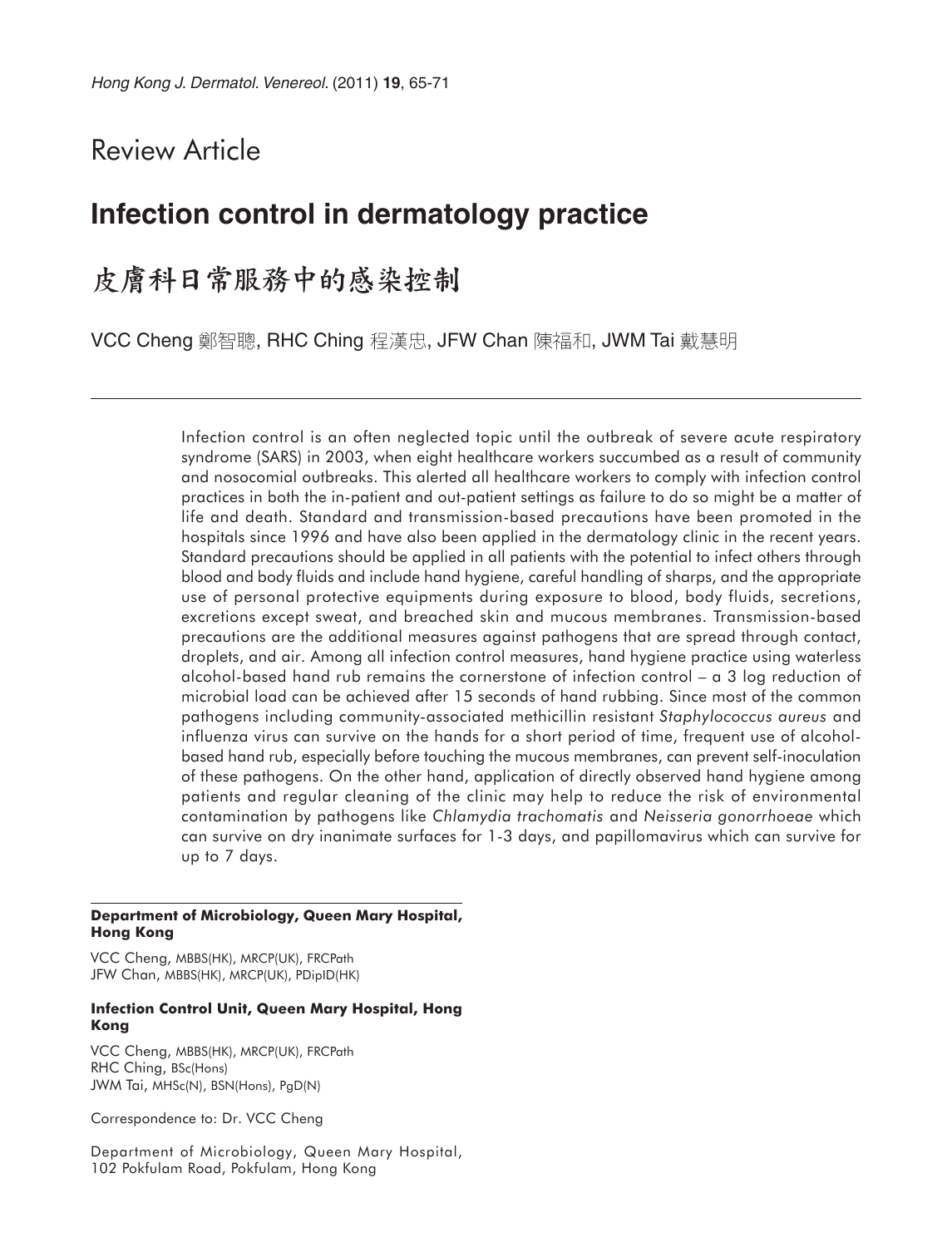在二零零三年沙士疫情爆發前,感染控制這一課題都一直被人忽略,結果在這場波及整個社區和 所有醫院的世紀疫情中,有八名醫護人員付出寶貴的生命。這次敎訓,令所有醫護人員都得到警 惕,無論在病房或門診都要謹守感染控制措施,因一時的錯失可關乎到生死。標準及傳播途徑爲 基準的防護其實早在一九九六年已開始在醫院推廣,近年亦已普及至皮膚科門診。標準防護適用 於所有可能經血液或體液傳播本身疾患的病人,包括手部衛生、利器的小心處理,及在可能接觸 到病人的血液、體液、分泌物、汗水以外的排泄物或皮膚及黏膜傷口時,正確使用個人防護裝 備。而傳播途徑爲基準的防護則是進一步的措施,針對各種由身體接觸、飛沫或空氣傳播的致病 原。在所有感染控制方法中,使用酒精搓手液的手部衛生仍是控制感染的基石 - 因十五秒的 酒精搓手液清潔便可將原來的細菌數目減至千份之一。由於很多常見的病原體包括社區抗藥性金 黃葡萄球菌及流感病毒等都可在手部短暫生存,固恒常的酒精搓手液清潔,尤以接觸自己黏膜爲 甚,可保護自己免受病原體的感染。此外,直接監察病人的手部衛生及診所的定時清潔,都有助 減少病原體對室內環境的污染風險;因皮膚及性病科常見的病原體如衣原體及淋病病菌,可在死 物的乾燥表面生存一至三日,而乳頭瘤病毒更可長達七日。

**Keywords:** Alcohol-based hand rub, hand hygiene, standard and transmission based precautions

關鍵詞:酒精搓手,手部衛生, 標準及傳播涂徑爲基準的防護

#### **Introduction**

Infection control is an ancient subject with an emphasis on hand hygiene practice and patients' segregation and isolation. In the mid-1800s, Ignaz Semmelweis (1818-1865), a Hungarian physician in Vienna, hypothesized that puerperal fever was spread by the hands of healthcare workers based on the observation that women who gave birth outside the hospital were less likely to develop fever. He found that medical students who were responsible for deliveries usually performed autopsies before assisting in deliveries. Thus, disinfection of hands would probably prevent the transmission of infection from cadavers to pregnant women. After the implementation of handwashing with chlorinated lime before assisting in deliveries, the death rate reduced significantly. Florence Nightingale (1820-1910), an English nurse, proposed that hospital design might be related to the transmission of infection. She rejected the concept of long hospital corridors which limited sunlight exposure and natural ventilation, and believed that the sick patients should be isolated as she considered respiratory secretions were potentially dangerous.<sup>1</sup> Despite a longstanding history of infection control practice with interval modification (Table 1), it is still an often missed or neglected subject in the medical profession.

| <b>Year of recommendation</b> | <b>Infection control practice</b>                                                |  |  |
|-------------------------------|----------------------------------------------------------------------------------|--|--|
| 1877                          | Placing patients with infectious diseases in separate facilities (later known as |  |  |
|                               | infectious disease hospitals)                                                    |  |  |
| 1910                          | Introduction of cubicle system of isolation                                      |  |  |
| 1970                          | Seven isolation precaution categories                                            |  |  |
| 1983                          | Category specific & disease specific                                             |  |  |
| 1985                          | Universal precautions                                                            |  |  |
| 1987                          | Universal precautions & body substance isolation                                 |  |  |
| 1996                          | Standard precautions & transmission based precautions                            |  |  |

**Table 1.** Evolution of infection control practice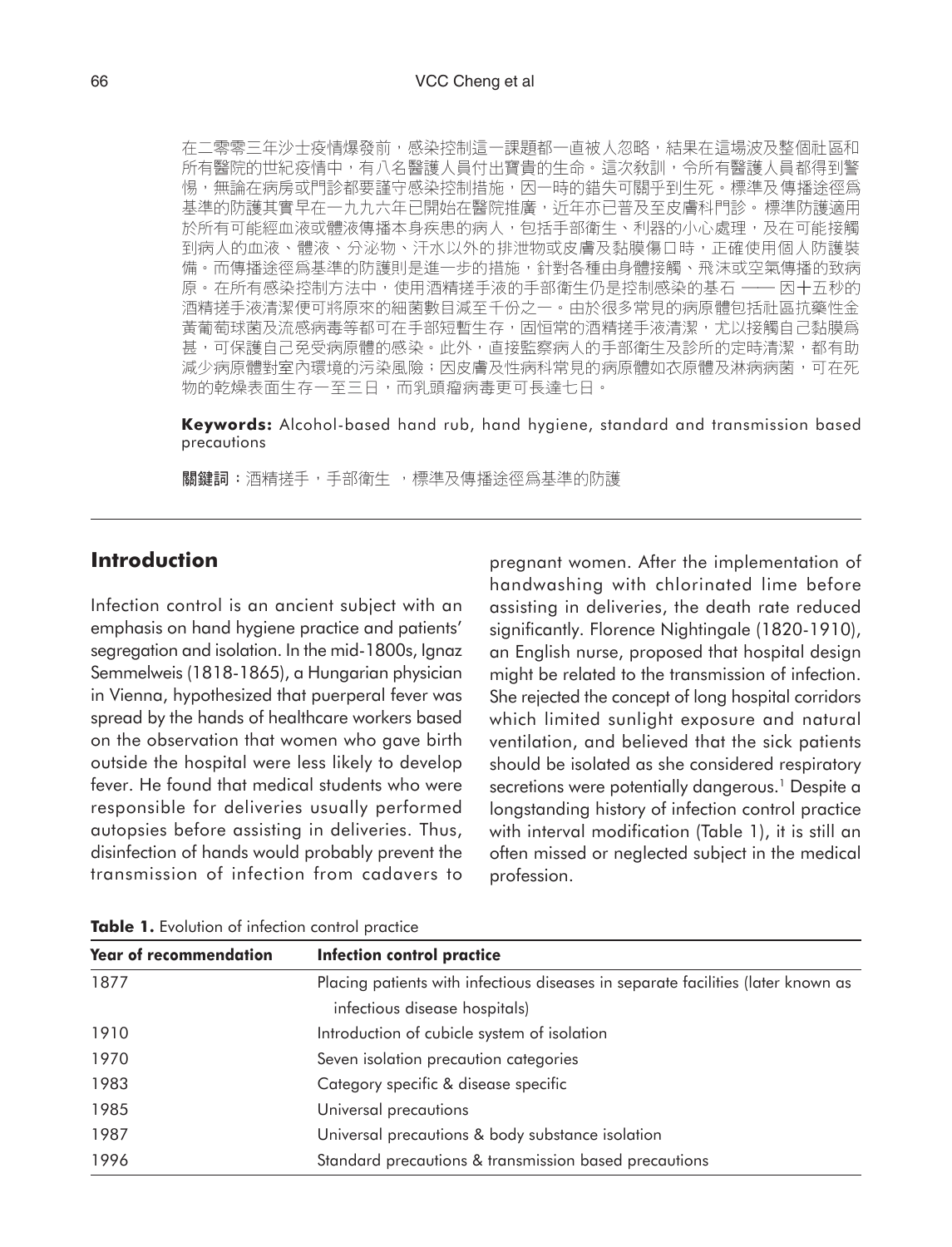The outbreak of severe acute respiratory syndrome (SARS) in Hong Kong in 2003 with deaths of 8 healthcare workers greatly enhanced the awareness of the importance of infection control among the frontline staff for a sustained period of time.2 The compliance with infection control practice seems to be determined by the perception of our staff on whether their own personal safety was threatened.<sup>3</sup> The contemporary recommendations of standard and transmissionbased precautions in the hospital can also be applied in the dermatology clinic.

#### **What do we mean by standard precautions?**

Standard precautions should be applied to all patients with the potential to infect others through contact with blood and other body fluids, and include hand hygiene, handling of sharps with care, and the appropriate use of personal protective equipments (PPE) (e.g. gloves and gowns, masks, goggles and face shields) in case of any exposure to blood, body fluids, secretions, excretions except sweat, and breached skin and mucous membranes. In the dermatology setting, gloves should be worn during contact with potentially infectious skin in nail clipping for fungal examination or performing cryotherapy for the treatment of warts. After the procedure, gloves should be removed immediately and followed by hand hygiene either by hand-rubbing with waterless alcohol-based hand rub or washing with soap and water.

Careful handling of sharps is also important while collecting blood samples for syphilitic serology or human immunodeficiency virus (HIV) antibody. The risk of blood-borne viruses transmission is about 33% for hepatitis B virus, 3% for hepatitis C virus, and 0.3% for HIV, if the source patient of needle stick injury is known to be positive for HBeAg, HCV RNA, and HIV Ab respectively. Even in the setting of botulinum toxin injection to the facial muscle with potential contamination by a

tiny amount of capillary blood, blood-borne viruses especially hepatitis B and hepatitis C can be transmitted. Therefore, recapping of needle is an absolute contraindication. Moreover, the used needle should be directly disposed into a puncture resistant box which is readily available in the clinical setting nowadays.

### **What do we mean by transmissionbased precautions?**

Transmission-based precautions are the additional measures against pathogens which are spread by contact, droplets, and air (Table 2). In the dermatology out-patient setting, there are technical difficulties to prevent airborne transmission by building an airborne infectious isolation room for patients who might be infected with *Mycobacterium tuberculosis*, measles, and varicella zoster virus. This requires a major renovation and engineering to install a high efficiency particulate air (HEPA) filter with at least 12 air changes per hour in a well-concealed room. Since over 90% of the adult population in Hong Kong have been immunized or infected with measles and variella zoster virus, one may have protective antibody already. As for the prevention of potential transmission of *M. tuberculosis* in the clinic setting, a surgical mask may be offered to patients who present with chronic cough as source control so as to reduce the risk of transmission.

Prevention of droplet transmission of bacteria and viruses can be easily achieved at the nursing station. Upon registration, the clinic nurse can offer a surgical mask to any patient with respiratory symptoms. This measure is important to control the spread of pathogens during coughing and sneezing, in which over 40,000 droplets of 0.5-12 µm would be expelled at a velocity of 100 m/s, thus contaminating the clinic environment. As the viruses can survive on inanimate objects and hands for a certain period of time (Table 3), infection may then be acquired via indirect contact of the mucous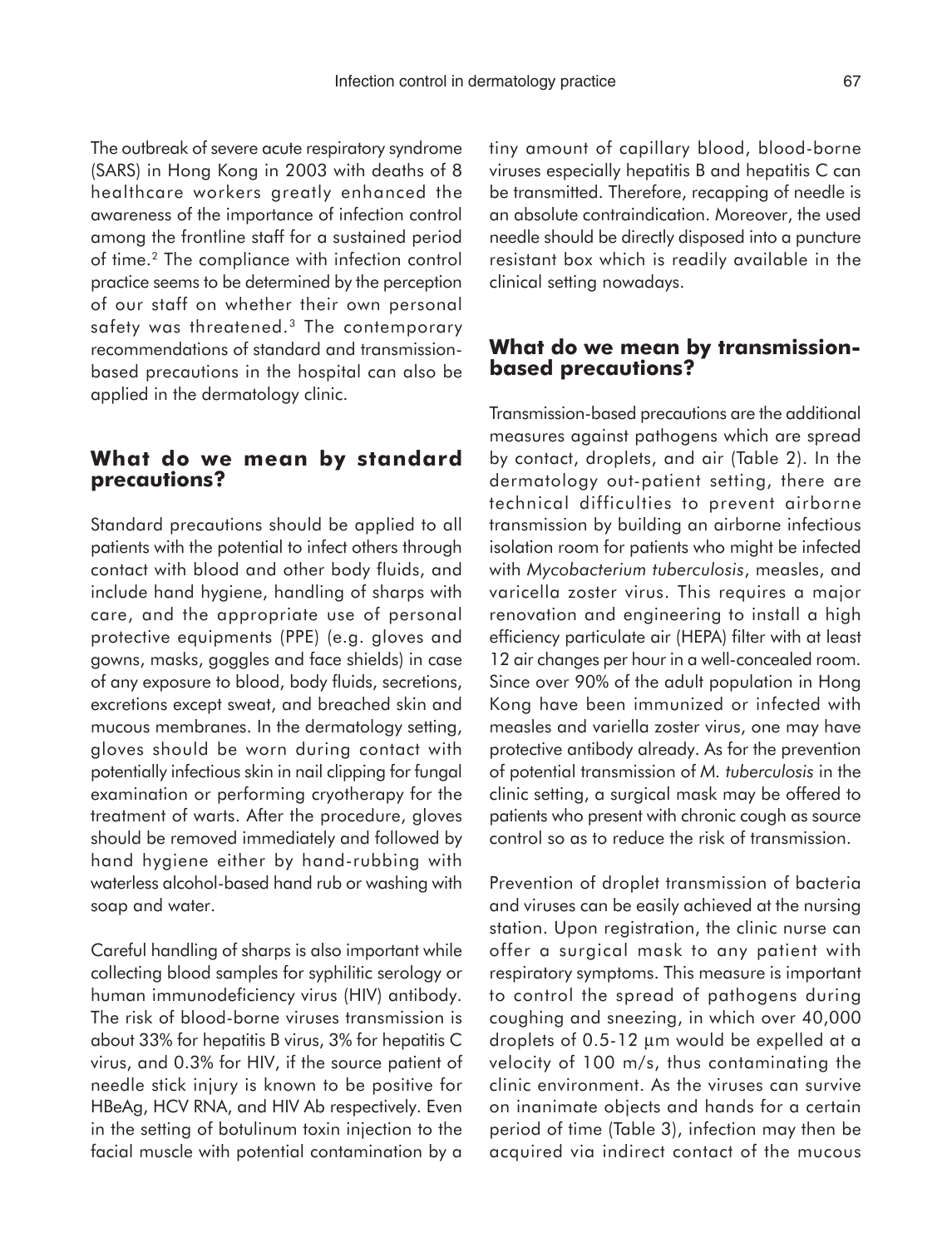**Table 2.** Examples of clinical syndrome and medically important pathogens which can be transmitted via airborne, droplet, and contact route

| <b>Route of transmission Examples</b> |                                                                                                                                                                                                                                                  |
|---------------------------------------|--------------------------------------------------------------------------------------------------------------------------------------------------------------------------------------------------------------------------------------------------|
| Airborne                              | Mycobacterium tuberculosis<br>Measles<br>Varicella zoster virus                                                                                                                                                                                  |
| Droplet                               | Influenza virus<br>Adenovirus<br>Mumps & Rubella<br>Parvovirus B19<br>Pertussis<br>Mycoplasma pneumonia<br>Invasive N. meningitidis<br>Invasive H. influenzae type b<br>Streptococcal pharyngitis<br>Diphtheria (pharyngeal)<br>Pneumonic plague |
| Contact                               | Colonization with multiple<br>drug resistant bacteria<br>Clostridium difficile<br>Norovirus & rotavirus<br>Respiratory syncytial virus<br>Parainfluenza virus<br>Enterovirus<br>Skin infections of highly<br>contagious agents                   |

membrane with the environment through the hands.

Contact transmission of multi-drug resistant bacteria, respiratory and gastrointestinal viruses is the most common cause of outbreak inside the hospital. With the emergence of communityassociated methicillin resistant *Staphylococcus aureus* (CA-MRSA) in Hong Kong, the risk of transmission of this virulent pathogen in the outpatient setting will be increased. Good practice of hand hygiene and proper use of personal protective equipment is crucial to reduce the risk of transmission.

### **Environmental hygiene in infection control**

Since most of the medically important bacteria and viruses can survive on inanimate objects for a prolonged period of time (Tables 3 & 4), regular environmental cleaning and disinfection may reduce the microbial load and the risk of pathogen transmission. Recent studies have shown that hospital surfaces may facilitate the transmission of nosocomial pathogens and enhanced cleaning can reduce the incidence of MRSA.<sup>4,5</sup> We therefore

**Table 3.** Survival of viruses on inanimate surface and on hands

| <b>Organism</b>     | <b>Duration on inanimate surface</b> | <b>Duration on hands</b> |  |
|---------------------|--------------------------------------|--------------------------|--|
| Influenza virus     | $12 - 48$ h                          | $10 - 15$ min            |  |
| Parainfluenza virus | 10h                                  | <b>NA</b>                |  |
| <b>RSV</b>          | 6 h                                  | $<$ 20 min               |  |
| Adenovirus          | $7 d - 3 mo$                         | <b>NA</b>                |  |
| SARS-CoV            | $72 - 96 h$                          | <b>NA</b>                |  |
| Rhinovirus          | $6 - 60$ d                           | 2 <sub>h</sub>           |  |
| Rotavirus           | $8 h-12 d$                           | 4 h                      |  |
| Norovirus           | $1-2$ d                              | $>30$ min                |  |
| <b>HAV</b>          | 2 h-60 d                             | Several hours            |  |
| <b>HBV</b>          | 7 d                                  | <b>NA</b>                |  |
| <b>HCV</b>          | <b>NA</b>                            | <b>NA</b>                |  |
| <b>HIV</b>          | 7 d                                  | <b>NA</b>                |  |
| Papillomavirus      | 7 d                                  | <b>NA</b>                |  |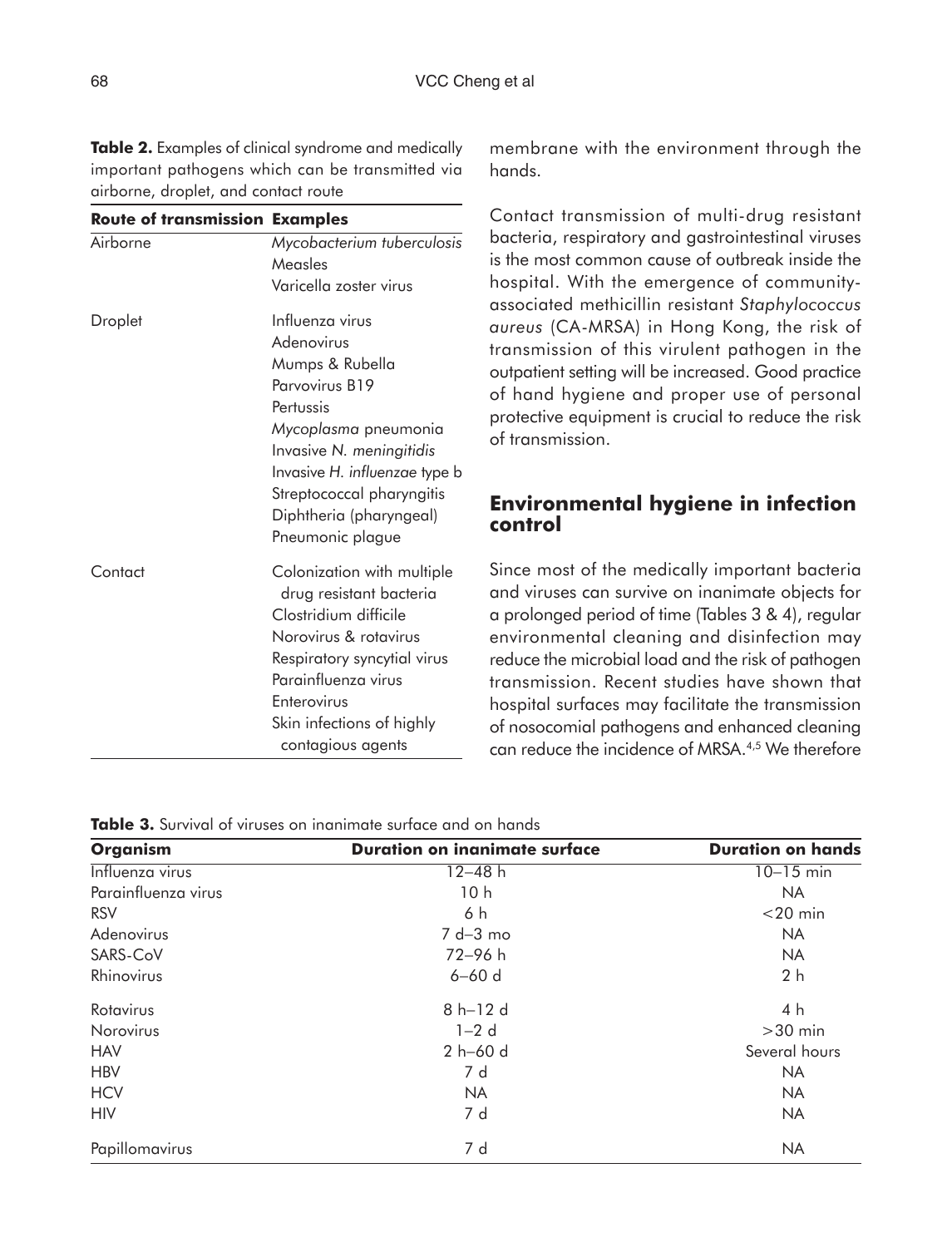propose the use of commercially available disinfectants such as sodium dichloroisocyanurate (PRESEPT) for daily cleaning of the frequently touched areas in the outpatient clinic according to the manufacturer's recommendation (Table 5). In addition, disposable towels should be used to prevent the cross-contamination during the cleaning procedure.

### **Hand hygiene practice in healthcare setting**

Hand hygiene remains the most important element in infection control as the hands are usually the final common pathway for pathogen transmission. At present, there are two World Health Organization (WHO) formulations of

| <b>Organism</b>   | <b>Duration on inanimate surface</b> | <b>Duration on hands</b> |  |
|-------------------|--------------------------------------|--------------------------|--|
| S. aureus         | $1-7$ mo                             | $>150$ min               |  |
| <b>VRE</b>        | $5 d-4 mo$                           | $60$ min                 |  |
| C. difficile      | $1 d-5$ mo                           | <b>NA</b>                |  |
| E. coli           | $2 h-16 mo$                          | $6-90$ min               |  |
| K. pneumoniae     | $2 h - 30 mo$                        | 2 <sub>h</sub>           |  |
| S. marcescens     | $3 d-2 mo$                           | $>30$ min                |  |
| Acinetobacter spp | $3 d-5$ mo                           | $>150$ min               |  |
| Pseudomonas spp   | $6 h-16 mo$                          | 30-80 min                |  |
| M. bovis          | $>2$ mo                              | <b>NA</b>                |  |
| M. tuberculosis   | $1 d-4 mo$                           | <b>NA</b>                |  |
| C. trachomatis    | 1 d                                  | <b>NA</b>                |  |
| N. gonorrhoeae    | 3 d                                  | <b>NA</b>                |  |

|  |  | Table 4. Survival of bacteria on inanimate surfaces and hands |  |  |
|--|--|---------------------------------------------------------------|--|--|
|  |  |                                                               |  |  |

|  | Table 5. Instruction for use of PRESEPT disinfectant tablet |
|--|-------------------------------------------------------------|
|--|-------------------------------------------------------------|

| <b>For disinfection</b>     | <b>Required concentration</b> | <b>Dilution methods</b>    | <b>Steps for use</b>                                                                                                |  |
|-----------------------------|-------------------------------|----------------------------|---------------------------------------------------------------------------------------------------------------------|--|
|                             | of available chlorine         | $(0.5$ g per tablet)       |                                                                                                                     |  |
| <b>Blood</b> spillage       | 10,000 ppm                    | 11 tablets in 300 ml water | Squeeze over blood and leave<br>for at least 2 minutes;<br>Wipe up with disposable<br>disinfectant-saturated cloths |  |
| Environmental hygiene       | 1,000 ppm                     | 3 tablets in 750 ml water  | Wipe down surface with<br>disposable disinfectant-<br>saturated cloths                                              |  |
| Stainless steel instruments | 560 ppm                       | 1 tablet in 1 L water      | Immerse for 1 hour;<br>Rinse thoroughly with running<br>water                                                       |  |
| Rubber and plastic utensils | $140$ ppm                     | 1 tablet in 2 L water      | Immerse for 1 hour;<br>Rinse thoroughly with running<br>water                                                       |  |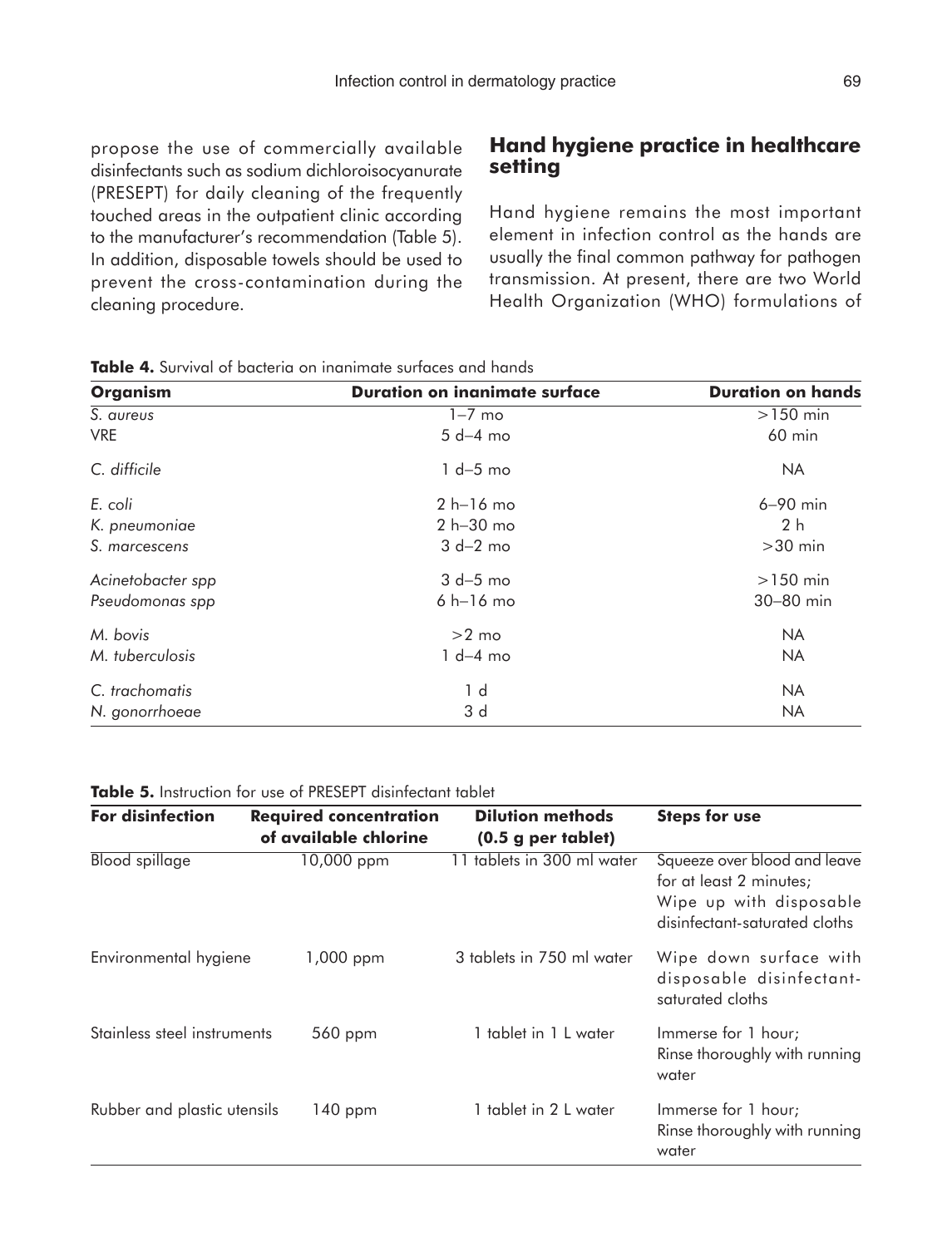alcohol-based hand rub solutions. Formula I consists of ethanol 80% v/v, glycerol 1.45% v/v, and hydrogen peroxide 0.125% v/v, whereas formula II consists of Isopropyl alcohol 75% v/v, glycerol 1.45% v/v, and hydrogen peroxide 0.125% v/v. Theoretically, ethanol is better for virucidal activity and isopropyl alcohol is better for bactericidal activity but there is no major difference in clinical practice. Glycerol serves as skin emollient and hydrogen peroxide inhibits the tiny amount of bacterial spores which have entered into the bottle of alcohol-based hand rub. Alcoholbased hand rub is effective against a wide range of enveloped viruses, vegetative bacteria, fungi, and also useful for mycobacteria and nonenveloped viruses if the contact time is up to 20 seconds. In general, rubbing the hands with alcohol-based hand rub (palm to palm, palm to back, finger webs, finger tips, thumb, and wrist) for 15 seconds can reduce the microbial density on the surface of hands by 3 logs. In contrast, washing the hands with soap and water for 15 seconds can only decrease the microbial load by 0.8 log. The use of alcohol-based hand rub is not just convenient to us but also more effective in microbial killing than washing with soap and water.

There are five moments of hand hygiene as recommended by WHO: (i) before touching a patient; (ii) before clean or aseptic technique; (iii) after body fluid exposure; (iv) after touching a patient; and (v) after touching patient surroundings. However, the most important moment – the sixth moment is to perform hand hygiene before touching the mucous membranes of the nose and eyes. Touching of the mucous membranes is usually a subconscious behavior. In fact, attendees at Sunday school and medical conferences were not infrequently observed to be touching their mucous membranes.<sup>6</sup> Therefore, it is important that healthcare workers do not practice this high risk behavior in the clinical areas as one must be able to protect oneself before protecting one's patients.

Directly observed hand hygiene (DOHH) practice should be highly promoted in the dermatology clinic by delivery of 3 ml of alcohol-based hand rub to each patient upon registration at the nursing station with instruction on hand rubbing after touching their infectious body sites. Since the process of hand hygiene is closely observed by the healthcare workers, the compliance would be assured. In fact, the use of DOHH has been successfully implemented in the hospital setting in the prevention and control of nosocomial transmission of both bacterial and viral pathogens<sup>7-9</sup> and should therefore be useful in the dermatology clinic.

## **Area of uncertainty**

The data of using alcohol-based hand rub in the control of scabies, an ectoparasitic skin disease caused by the mite *Sarcoptes scabiei* variety *hominis*, is lacking. Soap and water should be used after examining patients with suspected or confirmed scabies. In addition, further investigation has to be conducted to examine the safety measures against the potential infectious material by carbon dioxide laser-generated plume.<sup>10</sup>

## **References**

- 1. Noskin GA, Peterson LR. Engineering infection control through facility design. Emerg Infect Dis 2001;7: 354-7.
- 2. Cheng VC, Lau SK, Woo PC, Yuen KY. Severe acute respiratory syndrome coronavirus as an agent of emerging and reemerging infection. Clin Microbiol Rev 2007;20:660-94.
- 3. Tai JW, Mok ES, Ching PT, Seto WH, Pittet D. Nurses and physicians' perceptions of the importance and impact of healthcare-associated infections and hand hygiene: a multi-center exploratory study in Hong Kong. Infection 2009;37:320-33.
- 4. Weber DJ, Rutala WA, Miller MB, Huslage K, Sickbert-Bennett E. Role of hospital surfaces in the transmission of emerging health care-associated pathogens: norovirus, Clostridium difficile, and Acinetobacter species. Am J Infect Control 2010;38(5 Suppl 1):